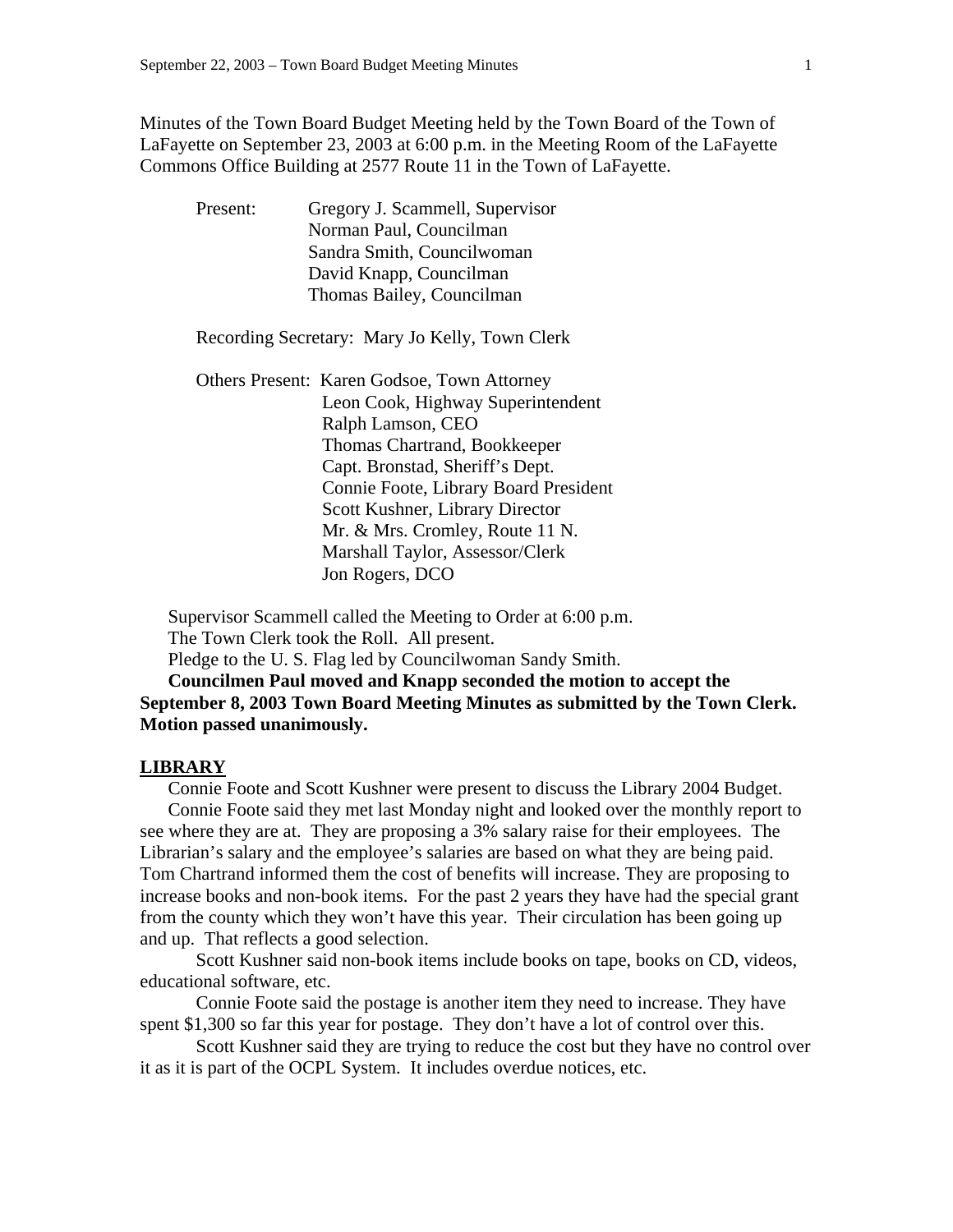Connie Foote said everything else is about the same. The real increase is going to be in the employee benefits portion. They are still looking to write grants. OCPL is always looking for grant money.

 Supervisor Scammell said the appropriate fund balance was \$4,120 last year. He asked what it is for this year.

Tom Chartrand said it's now \$3,880.

 Councilman Bailey asked if the grant procedure is from OCPL or is it something Scott can do.

 Scott Kushner said it depends. Some grants are county-wide. He can go for independent grants which he is planning on doing.

 Councilman Bailey asked how Scott is made aware of available grants. Does some library give them information on a grant they might be eligible for?

 Scott Kushner said there are a number of vehicles for this. New York Resource Council puts out grants. CNY Lit, etc. will mention there is money available. Some of it's tagged for certain things. The county will also let the library's know.

 Connie Foote said one of the things they are facing is that space is finite. As the town grows, their circulation grows. Down the road building grants, etc. would be helpful. This is something they would do in conjunction with the town. They have put as many bookshelves and as much furniture as they can put in the space available to them.

 Scott Kushner said there's very little storage space. There are building grants out there.

 Connie Foote said they have no proposal at this time. This is something they would like to address in 3 to 5 years.

 Councilman Paul asked if that was a 3% increase across the board for all the employees.

 Connie Foote said yes. Most of the staff is part-time but they have been there for a long time. By trying to keep it at an even 3%, it keeps their salaries in line with other salaries.

There were no further questions.

## **DOG CONTROL**

Jon Rogers was present to discuss his budget.

 Tom Chartrand said Jon is asking for an 11% salary increase. He did take a couple thousand off the animal shelter budget. Last year we were at about \$3,000 between the animal shelter and the mileage. This year we are around \$2,000.

Councilman Paul asked about the 11% salary increase.

 Jon Rogers said he took a pretty good hit a couple of years ago and he is still doing the same amount of work. They have to travel further to the shelter now.

 Councilman Bailey said the travel distance is covered in the mileage isn't it? Jon Rogers said it's still time away. It used to take him about 20 minutes for

Tully now it's about 1 hour.

Councilman Paul asked how often he does this.

 Jon Rogers said he averages about 4 times a month. Since he started doing dog control, he has averaged about 41 dogs a year. They seem to come a lot in the fall and in the spring.

Councilman Paul asked if Sue Snavlin probably does 41 dogs a year too.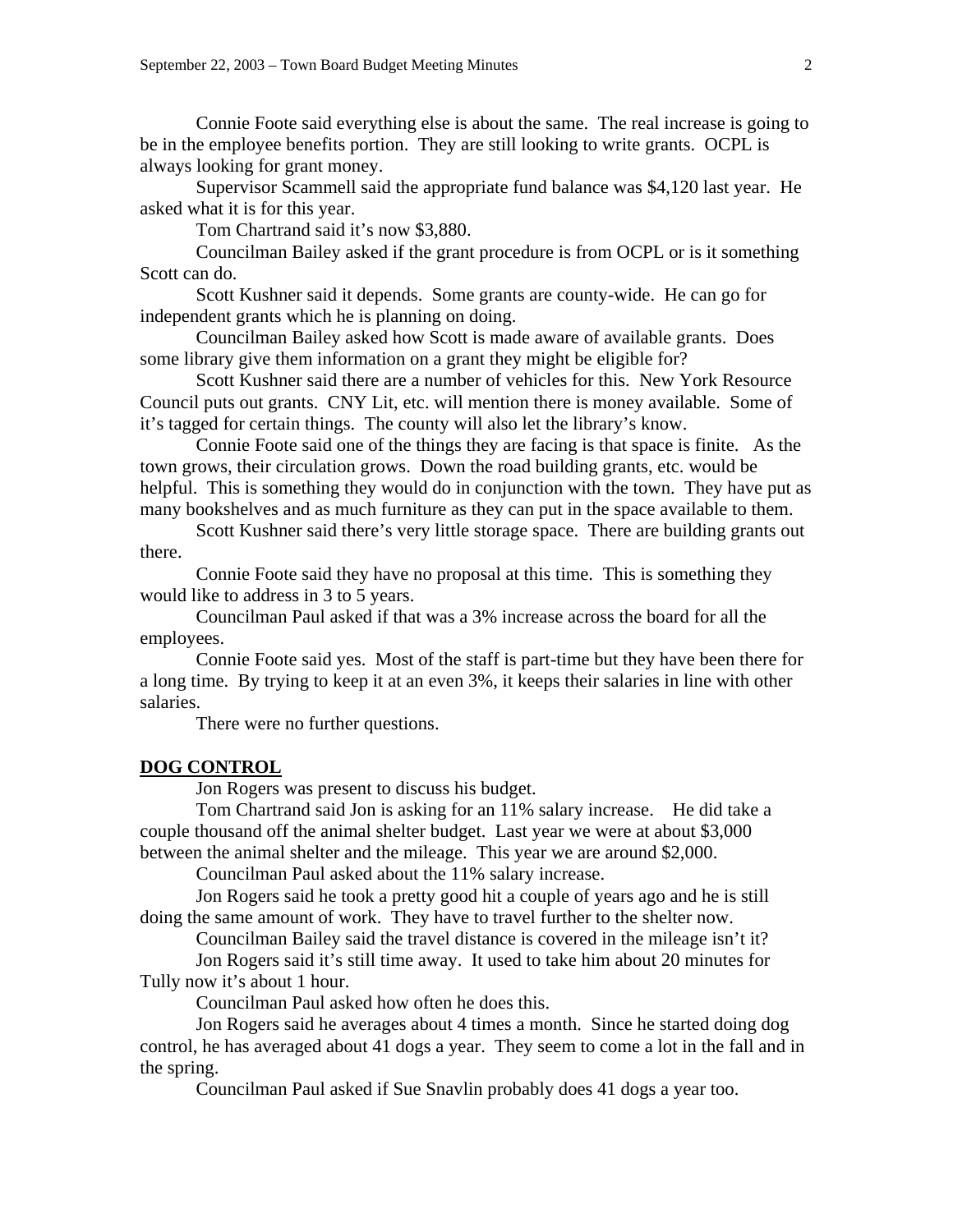Jon Rogers would think Sue Snavlin is more likely to do 30-35 dogs. Their numbers for taking animals to the shelter have increased probably 30% in the last 5 years.

Councilman Bailey asked if the mileage rate is expected to increase.

 Tom Chartrand doesn't think so. It only went down ½ penny from last year to this year.

There were no further questions.

# **TOWN CLERK**

 Mary Jo Kelly was present. She advised the money in the travel section of the budget is only if she has to go for training at the Annual Schooling in New York. She has only gone once in 10 years so she doesn't think she will have to go but never knows.

# **BOOKKEEPER**

 Tom Chartrand said his increase is in the bookkeeping area. He is continuously adding more subdivision lines in the budget. Overall, it's an increase of \$450/year.

## **SUPERVISOR**

 Supervisor Scammell said the only item he added was to have a cabinet put in his office over the phone lines.

 Tom Chartrand said he included this in the budget under buildings rather than in the Supervisor's budget.

#### **TOWN BOARD**

No increase was requested.

 Buildings, highway signs, lawn mowing, the ropes course and cleanup days were discussed.

 Supervisor Scammell asked Leon Cook if anything is going on with the Highway Garage.

 Leon Cook said they are trying to keep the budget the same. They didn't put anything extra in for their heating oil. The price of oil and fuel is supposed to go down a little bit. Ron Bush is delivering now for almost 10 cents less than he did last year. He's delivering at \$1.19 now.

### **BUILDING AND ZONING**

Supervisor Scammell asked if the jackets were to identify themselves.

 Ralph Lamson said yes. Jack Sutton has been out a couple of times and people have questioned who he is. It's for identification.

Supervisor Scammell asked about changes in workloads.

 Ralph Lamson said he could easily work 30-40 hours a week but he doesn't have that kind of time. There's a lot of stuff that they just don't get around to doing.

Supervisor Scammell asked how many hours he works now.

Ralph Lamson said 8-10 hours and Jack is around 6-8 hours a week.

Councilman Paul asked if that includes his night hours too.

Ralph Lamson said yes.

Councilman Paul asked if the litigation money is separate from Kevin Gilligan's.